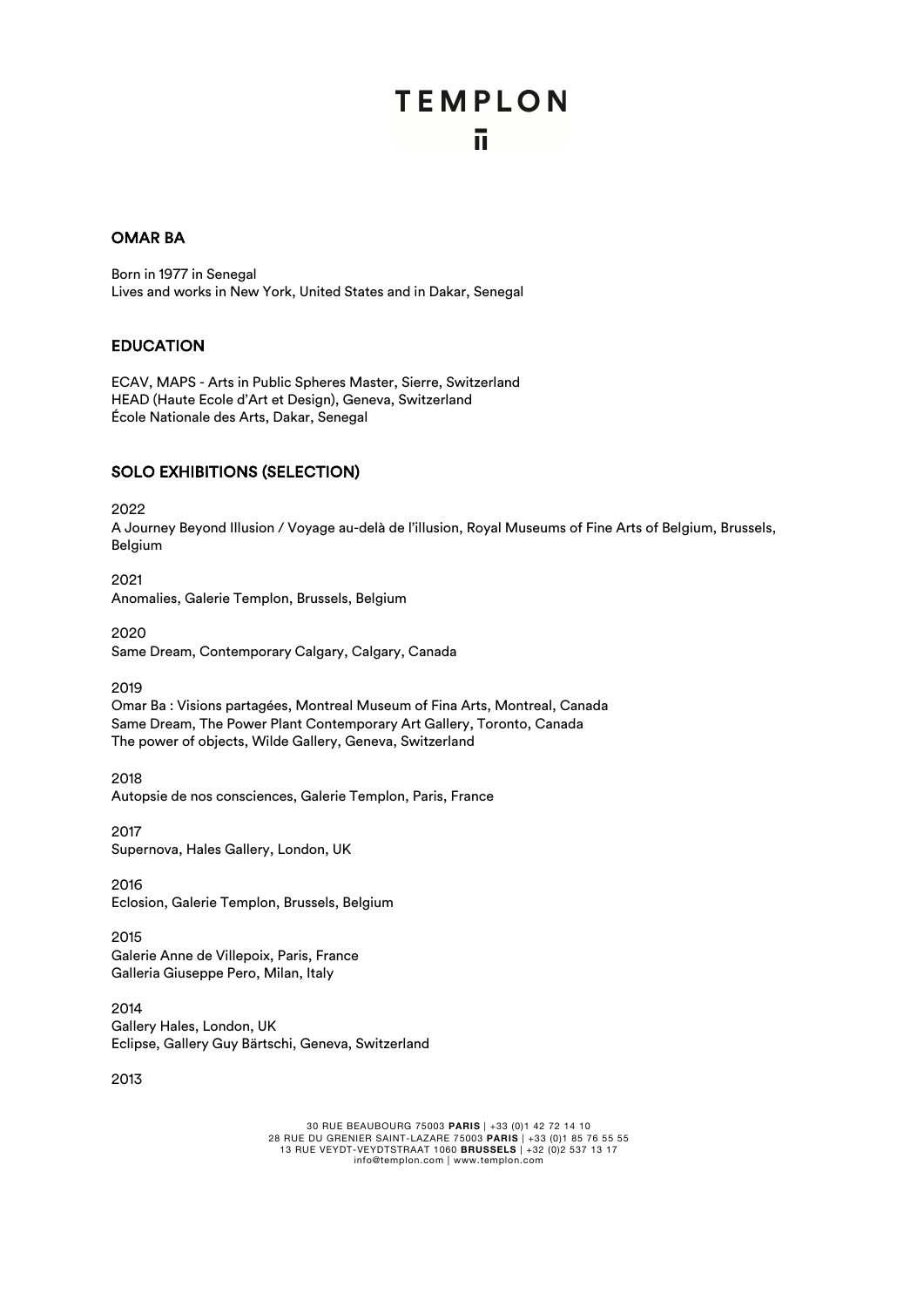# **TEMPLON** īī.

Pandore, Gallery Le Manège, Institut Français de Dakar, Dakar, Senegal Claudia Comte & Omar Ba, CentrePasquArt, Bienne, Switzerland

2012

Le Monde des Apparences, Gallery Anne de Villepoix, Paris, France

2011 Fiction ou Réalité, Gallery Guy Bärtschi, Geneva, Switzerland Wait and See, Gallery 1000eventi, Milan, Italy

2010 Projet Room, Gallery Guy Bärtschi, Geneva, Switzerland XXL, Galerie 1000eventi, Milan, Italy

2008 Art en l'Ile, Geneva, Switzerland

2007 Espace Kis, Geneva, Switzerland

## GROUP EXHIBITIONS (SELECTION)

2020

Global(e) Resistance, Musée national d'art moderne - Centre Georges Pompidou, Paris, France

2019

From the Paper to the Wall, Galerie Templon, Brussels, Belgique

2018

40 ans de passion, Omar Ba, Prune Nourry, Tunga, Fondation Fernet-Branca, Saint-Louis, France Quel Amour ?!, Musée d'art Contemporain, Marseille, France Afrique. Artistes d'hier et d'aujourd'hui, Fondation Clément, Martinique, France D'Afrique aux Amériques: Picasso en face-à-face, d'hier à aujourd'hui, Musée des beaux-arts de Montréal, Montréal, Canada

2017

Zoocryptage, Crypte Sainte-Eugénie, Biarritz, France Afrique, raconter le monde, Padiglione d'Arte Contemporanea, Milano, Italy Le Havre – Dakar, Partager la mémoire, Muséum d'histoire naturelle du Havre*, France* Art/Afrique, Le Nouvel Atelier*, Fondation Louis Vuitton, Paris, France En toute modestie – Archipel Di Rosa*, Miam Sète, Sète, France Festival Afropolitan, Bozar Brussels, Belgique

2016 Salon d'Automne, Grand Palais, Paris, France Mauvaises Graines 2, Topographie de l'Art, Paris, France You Go To My Head, Galerie Templon, Brussels, Belgium

2014 Summer Exhibition 2014, Royal Academy of Arts, London, UK

> 30 RUE BEAUBOURG 75003 PARIS | +33 (0)1 42 72 14 10 28 RUE DU GRENIER SAINT-LAZARE 75003 PARIS | +33 (0)1 85 76 55 55 13 RUE VEYDT-VEYDTSTRAAT 1060 BRUSSELS | +32 (0)2 537 13 17 info@templon.com | www.templon.com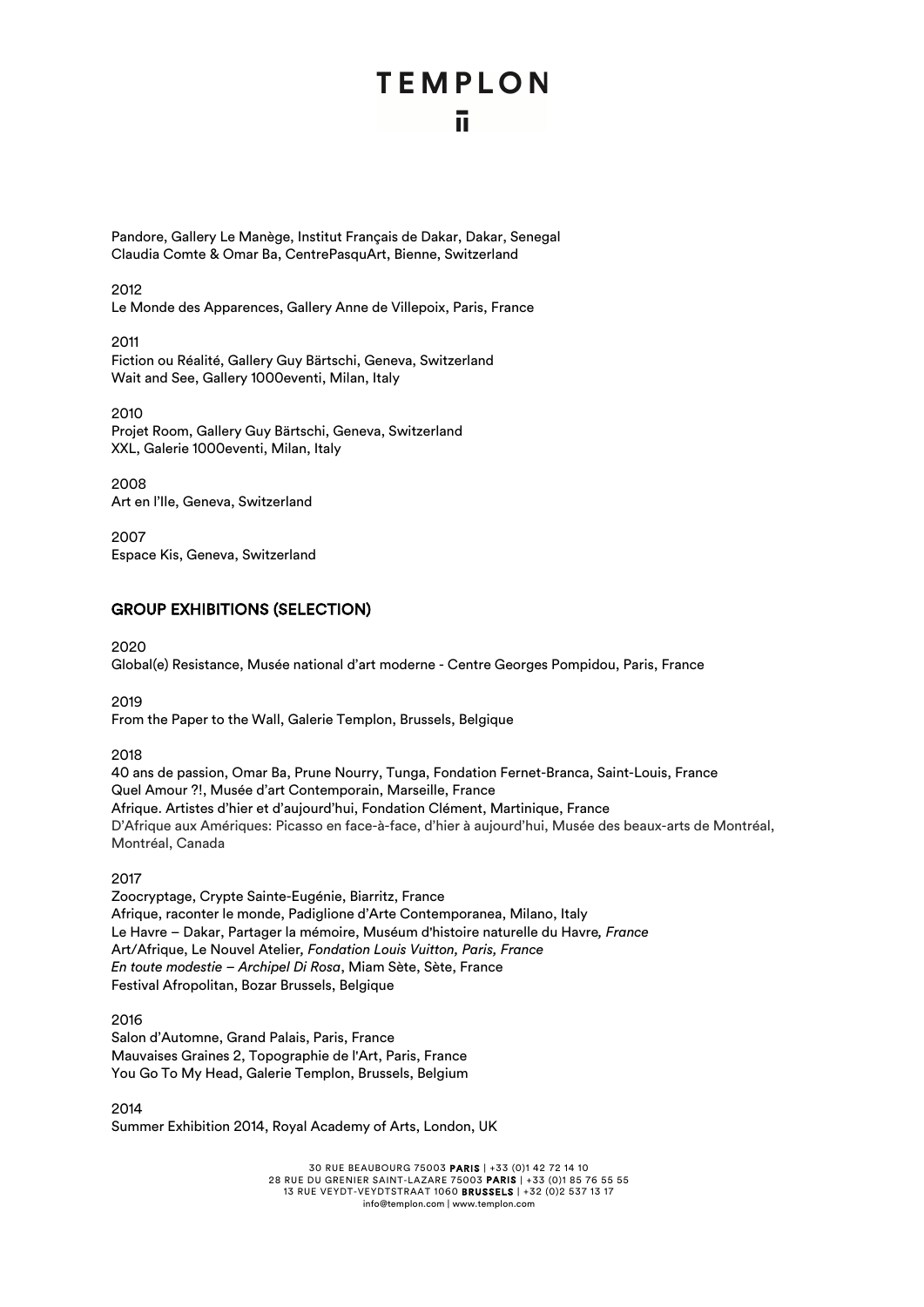# **TEMPLON** ū.

Ici l'Afrique/ Here Africa. L'Afrique contemporaine à travers le regard de ses artistes, Château de Penthes, Geneva, Switzerland Authentik Energie, Le Manoir de la ville de Martigny, Martigny, Switzerland

#### 2013

Collective II, Gallery GuyBärtschi, Geneva, Switzerland VITALIC, Hales Gallery, London, UK I'm your neighbour !, Bromer Art Collection, Roggwil, Switzerland Primitive Cabaret : A Spiritual Voodoo confrontation, Gallery Polad-Hardouin, Paris, France Situation 2, Ferme-Asile, Sion, Switzerland Utopie picturale, Villa Dutoit, Geneva, Switzerland

#### 2012

STILL LIFE, Gallery 1000eventi, Milan, Italy La Jeunesse est un art, Aargauer Kunthaus, Aarau, Switzerland Exposition collective, Gallery Guy Bärtschi, Geneva, Switzerland La forêt rouge, Musée de Bagnes, le Chäble, Switzerland Ambiguous Creatures in a Fragile World, Gallery Sanaa, The Netherlands

#### 2011

Apparition, Villa Bernasconi, Grand-Lancy, Switzerland Tu vois c'que j'veux dire, EX-EPA, Vevey, Switzerland Inner Landscapes, Gallery Sanaa, Utrecht, The Netherlands Dessin aujourd'hui et demain 7, Espace Kugler, Geneva, Switzerland Resonance/ Dissonance, Gallery Anne de Villepoix, Paris, France

2010

20 ans déjà !, Gallery Guy Bärtschi, Geneva, Switzerland Villa Sovietica, Musée d'ethnographie, Geneva, Switzerland

2009

When I was a King, Circuit - L'Urbaines, Lausanne, Switzerland I am by birth a Genevese, Vegas Gallery, London, UK I am by birth a Genevese, Forde, Espace d'art contemporain, Geneva, Switzerland

2006 Ganga Gallery, Bogota, Colombia

2005 Académie de Belle Arte, Brescia, Italy

# PUBLIC COLLECTIONS (SELECTION)

Centre National des Arts Plastiques, France Fonds Municipal d'Art Contemporain (FMAC) de la ville de Paris, France Collection du Credit Suisse, Switzerland Collection Louis Vuitton Fondation, France Collection Mirabaud, Switzerland

> 30 RUE BEAUBOURG 75003 **PARIS** | +33 (0)1 42 72 14 10 28 RUE DU GRENIER SAINT-LAZARE 75003 **PARIS** | +33 (0)1 85 76 55 55 13 RUE VEYDT-VEYDTSTRAAT 1060 **BRUSSELS** | +32 (0)2 537 13 17 info@templon.com | www.templon.com